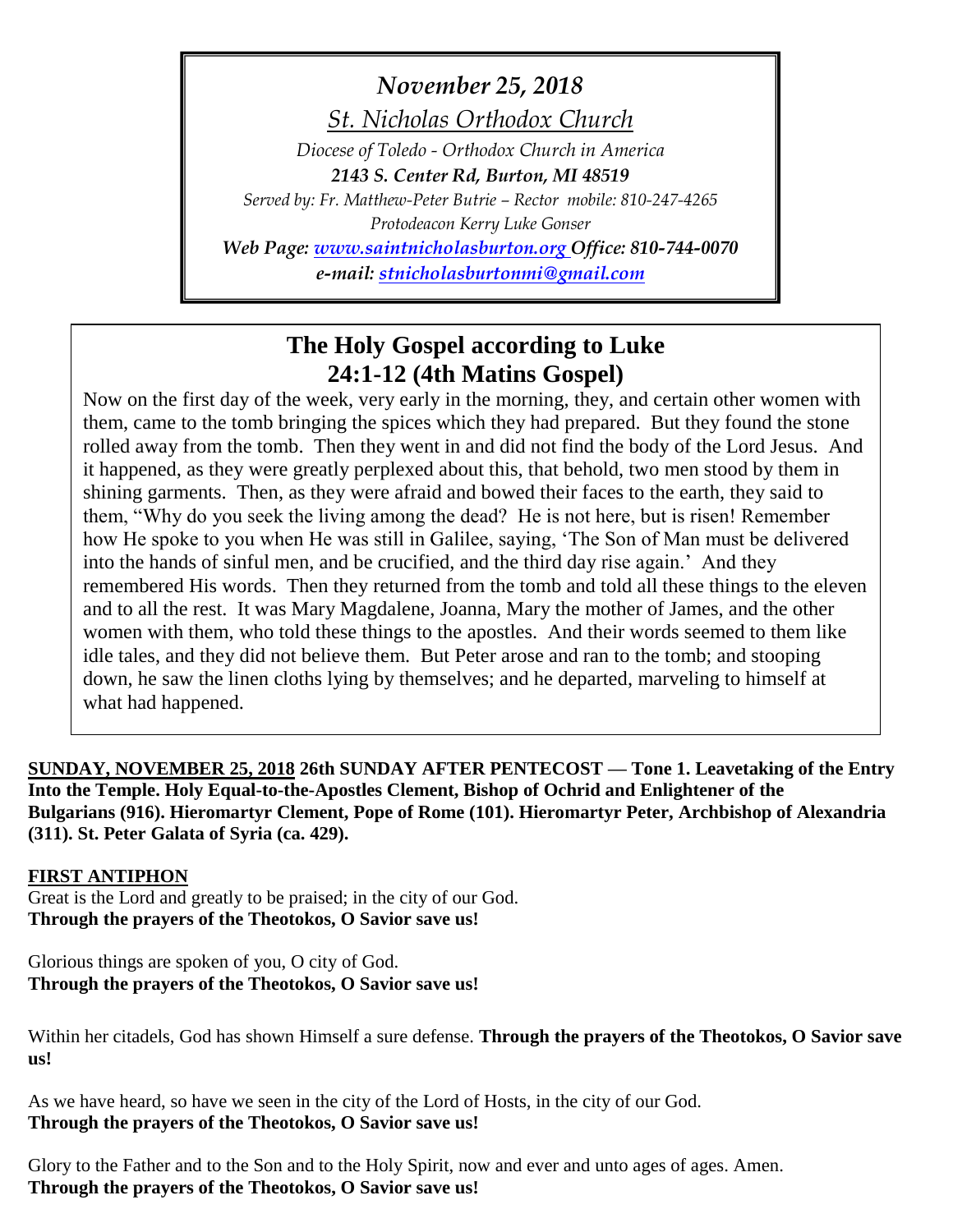#### **SECOND ANTIPHON**

God is in the midst of her, she shall not be moved. **Save us, O Son of God, who rose from the dead, save us who sing to Thee: Alleluia!**

Honor and majesty are before Him; strength and beauty are in His sanctuary. **Save us, O Son of God, who rose from the dead, save us who sing to Thee: Alleluia!**

This is the gate of the Lord, the righteous shall enter through it. **Save us, O Son of God, who rose from the dead, save us who sing to Thee: Alleluia!**

We shall be satisfied with the goodness of Thy house, Thy holy temple. **Save us, O Son of God, who rose from the dead, save us who sing to Thee: Alleluia!**

Glory to the Father and to the Son and to the Holy Spirit, now and ever and unto ages of ages. Amen. Only-begotten Son and immortal Word of God, Who for our salvation didst will to be incarnate of the holy Theotokos and ever-virgin Mary, Who without change became man and wast crucified, O Christ our God, trampling down death by death, Who art one of the Holy Trinity, glorified with the Father and the Holy Spirit: save us!

#### **THIRD ANTIPHON**

#### **Even the rich among the people shall entreat your favor.**

**(Tone 4)** Today is the preview of the good will of God, of the preaching of the salvation of mankind. The Virgin appears in the Temple of God, in anticipation proclaiming Christ to all. Let us rejoice and sing to her:// "Rejoice, O divine Fulfillment of the Creator's dispensation!"

#### **The King's daughter is all glorious within; her clothing is of wrought gold.**

**(Tone 4)** Today is the preview of the good will of God, of the preaching of the salvation of mankind. The Virgin appears in the Temple of God, in anticipation proclaiming Christ to all. Let us rejoice and sing to her:// "Rejoice, O divine Fulfillment of the Creator's dispensation!"

#### **Virgins shall be brought to the King after her; her companion shall be brought to You.**

**(Tone 4)** Today is the preview of the good will of God, of the preaching of the salvation of mankind. The Virgin appears in the Temple of God, in anticipation proclaiming Christ to all. Let us rejoice and sing to her:// "Rejoice, O divine Fulfillment of the Creator's dispensation!"

#### **TROPARIA**

**(Tone 1)** When the stone had been sealed by the Jews, while the soldiers were guarding Thy most pure body, Thou didst rise on the third day, O Savior, granting life to the world. The powers of heaven therefore cried to Thee, O Giver of Life: "Glory to Thy Resurrection, O Christ! Glory to Thy Kingdom! // Glory to Thy dispensation, O Thou Who lovest mankind!"

**(Tone 4)** Today is the preview of the good will of God, of the preaching of the salvation of mankind. The Virgin appears in the Temple of God, in anticipation proclaiming Christ to all. Let us rejoice and sing to her:// "Rejoice, O divine Fulfillment of the Creator's dispensation!"

**(Tone 4)** By words you guided nations toward faith in God. By works you kindled for yourself an all-blessed life. By signs you wondrously guide those who draw near in faith toward a divine and ungrieving life, bearing a torch at evening. Therefore we celebrate your divine memory, O Clement.

**(Tone 4)** In truth you were revealed to your flock as a rule of faith, a model of meekness, and teacher of abstinence, so you won the heights by humility, and riches by poverty, O Holy Father Nicholas, intercede with Christ God to save our souls.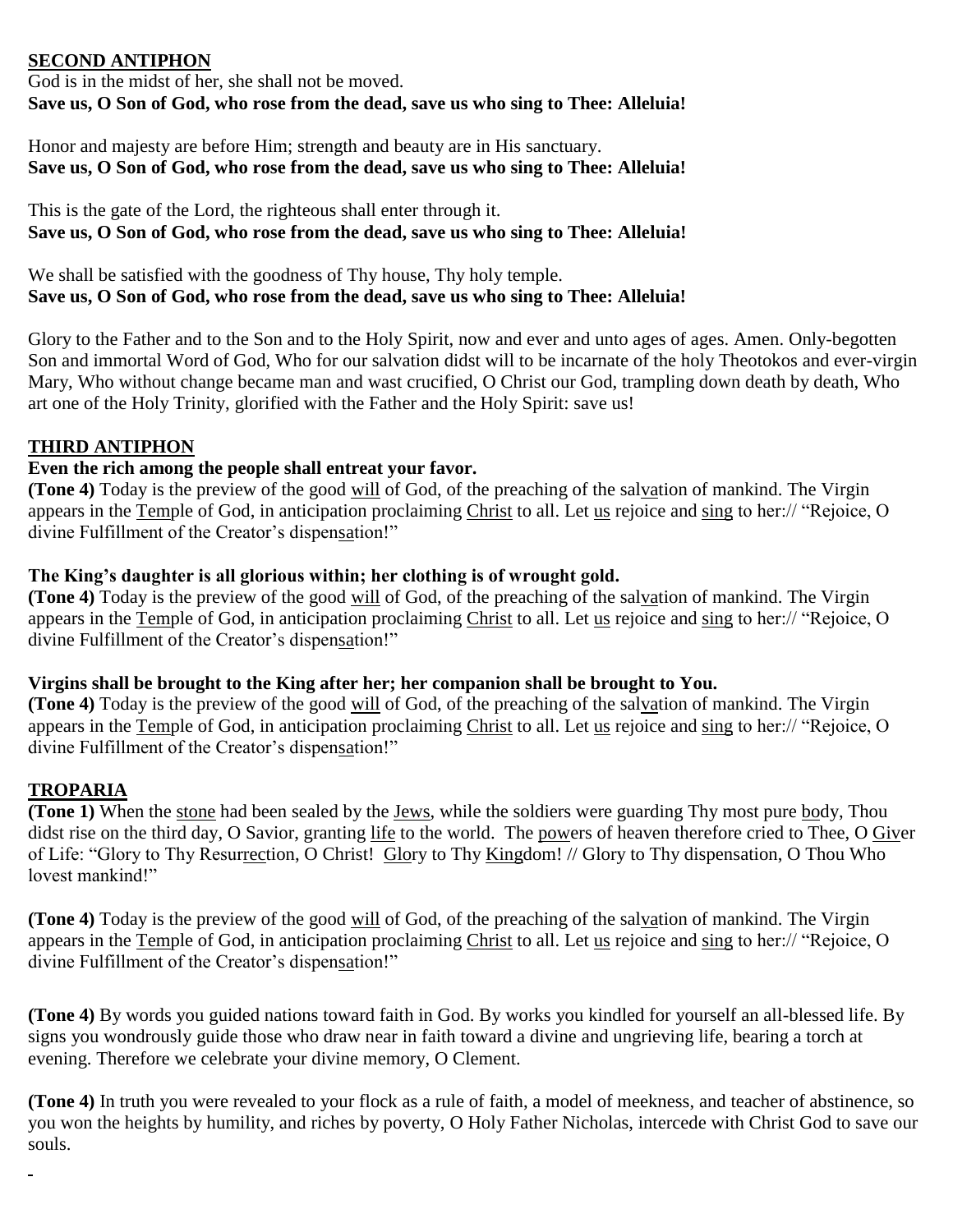# **KONTAKION**

**(Tone 4)** The most pure Temple of the Savior; the precious Chamber and Virgin; the sacred Treasure of the glory of God, is presented today to the house of the Lord. She brings with her the grace of the Spirit, which the Angels of God do praise. "Truly this woman is the abode of Heaven!

#### *The Prokeimenon in the First Tone:* **My mouth shall speak wisdom, / and the meditation of my heart shall be understanding.**

*v.* **Hear this, all nations; give ear, all inhabitants of the world.**

**THE EPISTLE OF PAUL TO THE HEBREWS (7:26-8:2)** Brethren: it was fitting that we should have such a high priest, holy, blameless, unstained, separated from sinners, exalted above the heavens. He has no need, like those high priests, to offer sacrifices daily, first for his own sins and then for those of the people; he did this once for all when he offered up himself. Indeed, the law appoints men in their weakness as high priests, but the word of the oath, which came later than the law, appoints a Son who has been made perfect for ever. Now the point in what we are saying is this: we have such a high priest, one who is seated at the right hand of the throne of the Majesty in heaven, a minister in the sanctuary and the true tent which is set up not by man but by the Lord.

#### *Alleluia, Tone 1*

*v.* **God gives vengeance to me, and subdues people under me.**

*v.* **He magnifies the salvation of the king, and deals mercifully with His Christ, with David and his seed forever.**

**THE HOLY GOSPEL ACCORDING TO LUKE (18:18-27)** At that time a ruler asked Jesus, "Good Teacher, what shall I do to inherit eternal life?" And Jesus said to him, "Why do you call me good? No one is good but God alone. You know the commandments: 'Do not commit adultery, Do not kill, Do not steal, Do not bear false witness, Honor your father and mother.'" And he said, "All these I have observed from my youth." And when Jesus heard it, he said to him, "One thing you still lack. Sell all that you have and distribute to the poor, and you will have treasure in heaven; and come, follow me." But when he heard this he became sad, for he was very rich. Jesus looking at him said, "How hard it is for those who have riches to enter the kingdom of God! For it is easier for a camel to go through the eye of a needle than for a rich man to enter the kingdom of God." Those who heard it said, "Then who can be saved?" But he said, "What is impossible with men is possible with God."

## **INSTEAD OF "IT IS TRULY MEET…"**

The angels beheld the entrance of the Pure One and were amazed! How has the Virgin entered into the Holy of Holies! As you are a living Temple of God, let no impure hand touch you, O Theotokos! But let the lips of all believers sing, constantly magnifying you in joy with the angelic salutation: Truly you are above all creatures, O Pure One!

# **COMMUNION HYMN**

I will receive the cup of salvation and call on the name of the Lord. Alleluia, Alleluia, Alleluia!

# **THE ENTRY OF THE MOST HOLY MOTHER OF GOD INTO THE TEMPLE NOVEMBER 21**

According to Holy Tradition, the Entry of the Most Holy Theotokos into the Temple took place in the following manner. The parents of the Virgin Mary, Saints Joachim and Anna, praying for an end to their childlessness, vowed that if a child were born to them, they would dedicate it to the service of God.

When the Most Holy Virgin reached the age of three, the holy parents decided to fulfill their vow. They gathered together their relatives and acquaintances, and dressed the All-Pure Virgin in Her finest clothes. Singing sacred songs and with lighted candles in their hands, virgins escorted Her to the Temple (Ps. 44/45:14-15). There the High Priest and several priests met the handmaiden of God. In the Temple, fifteen high steps led to the sanctuary, which only the priests and High Priest could enter. (Because they recited a Psalm on each step, Psalms 119/120-133/134 are called "Psalms of Ascent.") The child Mary, so it seemed, could not make it up this stairway. But just as they placed Her on the first step, strengthened by the power of God, She quickly went up the remaining steps and ascended to the highest one. Then the High Priest, through inspiration from above, led the Most Holy Virgin into the Holy of Holies, where only the High Priest entered once a year to offer a purifying sacrifice of blood. Therefore, all those present in the Temple were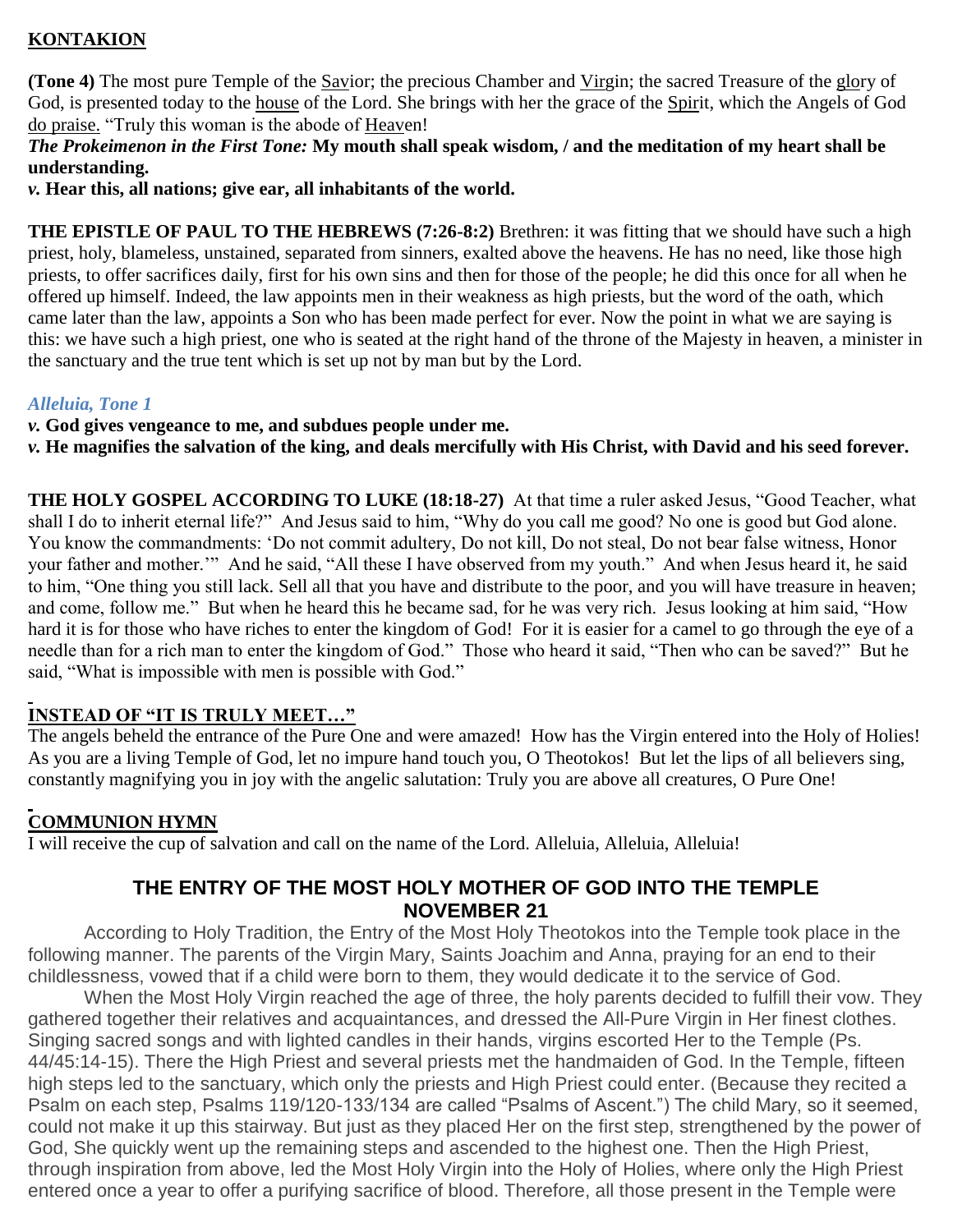astonished at this most unusual occurrence.

After entrusting their child to the Heavenly Father, Joachim and Anna returned home. The All-Holy Virgin remained in the quarters for virgins near the Temple. According to the testimony of Holy Scripture (Exodus 38; 1 Kings 1: 28; Luke 2: 37), and also the historian Josephus Flavius, there were many living quarters around the Temple, in which those who were dedicated to the service of God dwelt.

The earthly life of the Most Holy Theotokos from Her infancy until She was taken up to Heaven is shrouded in deep mystery. Her life at the Jerusalem Temple was also a secret. "If anyone were to ask me," said Saint Jerome, "how the Most Holy Virgin spent the time of Her youth, I would answer that that is known to God Himself and the Archangel Gabriel, Her constant guardian."

But there are accounts in Church Tradition, that during the All-Pure Virgin's stay at the Temple, She grew up in a community of pious virgins, diligently read the Holy Scripture, occupied Herself with handicrafts, prayed constantly, and grew in love for God. From ancient times, the Church has celebrated the Feast of the Entry of the Most Holy Theotokos into the Temple. Indications that the Feast was observed in the first centuries of Christianity are found in the traditions of Palestinian Christians, which say that the holy Empress Helen (May 21) built a church in honor of the Entry of the Most Holy Theotokos into the Temple.

Saint Gregory of Nyssa, in the fourth century, also mentions this Feast. In the eighth century Saints Germanus and Tarasius, Patriarchs of Constantinople, delivered sermons on the Feast of the Entry. *from www.oca.org*

*The feast is celebrated on November 21 and we continue to celebrate it until November 25.*



Health of Numko Angelo Panoff Gonser family Fr. Tom, Fr. Dimitrie, Fr. Anthony, Aaron, Reggie, John, Alex, Rimi, Allen, Deborah, JoAnn, Susan, Luba, Kosta, David, Anna, Walt, Vladimir, Dorothy, Michael, Allison, Stojan, Mira, Bosa, Jeanette, Christopher, Ted, Marlene, Joseph, Nicholas, Margaret, Gladys, my family and friends Joe Tome Special Intention Joe Tome Alex & Mary Alex & Magda

## **CANDLE INTENTIONS FOR BLESSED REPOSE**

Peter Popoff & John Naum Alex & Magda Memory Eternal~Blessed Repose Helen Bibilikow (4 yrs.) Nancy, Tom, Danny & Megan

**WELCOME** to all our friends and visitors. Please join us in our fellowship hall.

**COFFEE & DONUTS** Volunteers are needed for the months December & January. Please see the signup sheet outside the kitchen.

ခရွိပြော ခရွိပြော ခရွိပြော ခရိုက် ခရိုက် ခရိုက် ခရိုက် ခရိုက် ခရိုက် ခရိုက် ခရိုက် ခရိုက် ခရိုက် ခရိုက်

**MANY YEARS!** Alexander, son of Jessica and Michael Chevalier, was born on Monday, November 19 at Hurley Hospital. He joins his brothers James, Dante, and Julius.

**NOISY OFFERING** With your spare change collected by our youth last Sunday the last five children on our Angel Tree were sponsored. God bless all of you for your generosity!

**ANGEL PROGRAM** All 52 children have been sponsored. Gifts need to be placed in a gift bag or wrapped but **you must include the child's names and code number on the gift tag.** Gift range is between \$30 & \$40 per child. Please return the gifts by December 2, placing them in the library. If there are any questions, please contact Connie Maxim (810-603-7717).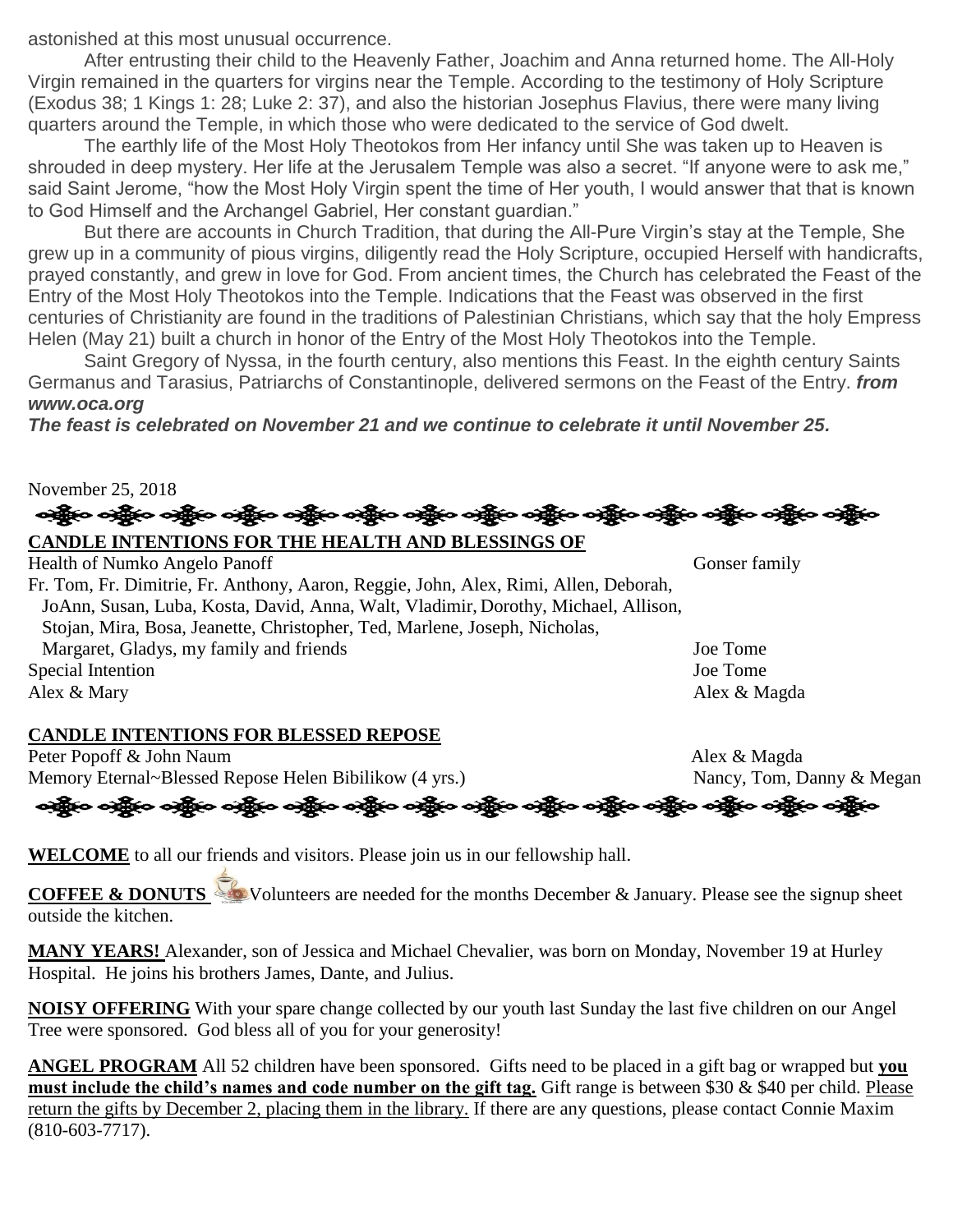

**ST. NICHOLAS DAY CELEBRATION** December 2<sup>nd</sup> after Liturgy. Archbishop Alexander & St. Nicholas will be visiting. There is a signup sheet in the Parish Hall for the potluck. You will find an envelope in your box of offering envelopes for St. Nicholas Day.

**COOKIE WALK** will be held on Saturday, December  $8<sup>th</sup>$  from 10 am to 1 pm. This requires help from many volunteers. Please call Lucy Hogg at 810-695-3110 or 810-241-0062 to volunteer whether with baking cookies, set-up, the day of the sale, or the break-down of the hall following the sale. The baked goods need to be delivered by Friday December  $7<sup>th</sup>$  before 3 pm. There are signup sheets & fliers in the parish hall. Please help spread the word by posting fliers in your community.

**BAKING WORKSHOPS** There will be a poppy seed roll/nut roll workshop Monday, November 26<sup>th</sup> at 10 am. *Everyone is welcome!*

December 3<sup>rd</sup> at 10 am Fr. Matthew will be baking cookies &would appreciate 4-5 people to help. December  $15<sup>th</sup>$  at 10 am will be a workshop to bake Prosfor bread.

**KITCHEN USE** If you want to use the kitchen for baking please call the office to have it put on the calendar, insuring it's available when you need it.

**CHRISTMAS GREETING** If you would like to have your name(s) included in the annual Christmas greetings list please call or leave the info. in the office no later than December  $10<sup>th</sup>$ . Please make a donation.

**KROGER COMMUNITY REWARDS** Remember to give the cashier our Non Profit Organization #85687 when checking out. They send a check to St. Nicholas for a portion of everything participants spend in their stores.

**HOLIDAY PASTRY SALE** Assumption is having their holiday pastry sale & luncheon on December  $6<sup>th</sup>$ , 11am – 1:30pm. Lunch is \$10  $\&$  the deadline to pre-order pastries is November 25<sup>th</sup>. There are fliers in the parish hall with more details.

**FACEBOOK PAGE** Please visit and follow our parish Facebook page:<https://www.facebook.com/stnicholasburton>

**HOPE IN A BOX** is collecting **blankets & coats** (can be gently used) for the month of November. Place the items in the blue box in the Parish Hall. Catholic Charities Community Closet will distribute the items.

**FOOD DRIVE** Place non-perishable food items in the other blue box in the hall.

**WINTER WARM UP** Catholic Charities is in need of hats, gloves, scarves, socks, boots, coats & other warm winter gear. For more information call 810-265-7025. Donations can be dropped off Mon-Fri 9:30-3:30 at 812 Root St, Flint.

**CATHOLIC CHARITIES' COMMUNITY CLOSET** provides clothing, household items (dishes, linens, toys, books etc.), and personal hygiene items to people in need. We are seeking individuals and groups willing to lend a hand accepting and organizing donations. Please prayerfully consider whether God might be calling you, your friends, your youth group, or organization to serve just a few hours a month.

# 0000000 Calendar!

- **December 17<sup>th</sup>**, 10 am we will be decorating the church inside for Christmas. Many hands make the work light. Please come & help.
- **December 30th** , Caroling at Lockwood after coffee hour. Everyone is welcome.

| <b>Weekly Schedule:</b> |                                   |
|-------------------------|-----------------------------------|
| <b>Monday, Nov. 26</b>  |                                   |
| $10 \text{ am}$         | Nut roll/poppy seed roll workshop |
|                         |                                   |
| Tuesday, Nov. 27        | <b>Fr. Matthew in Toledo</b>      |